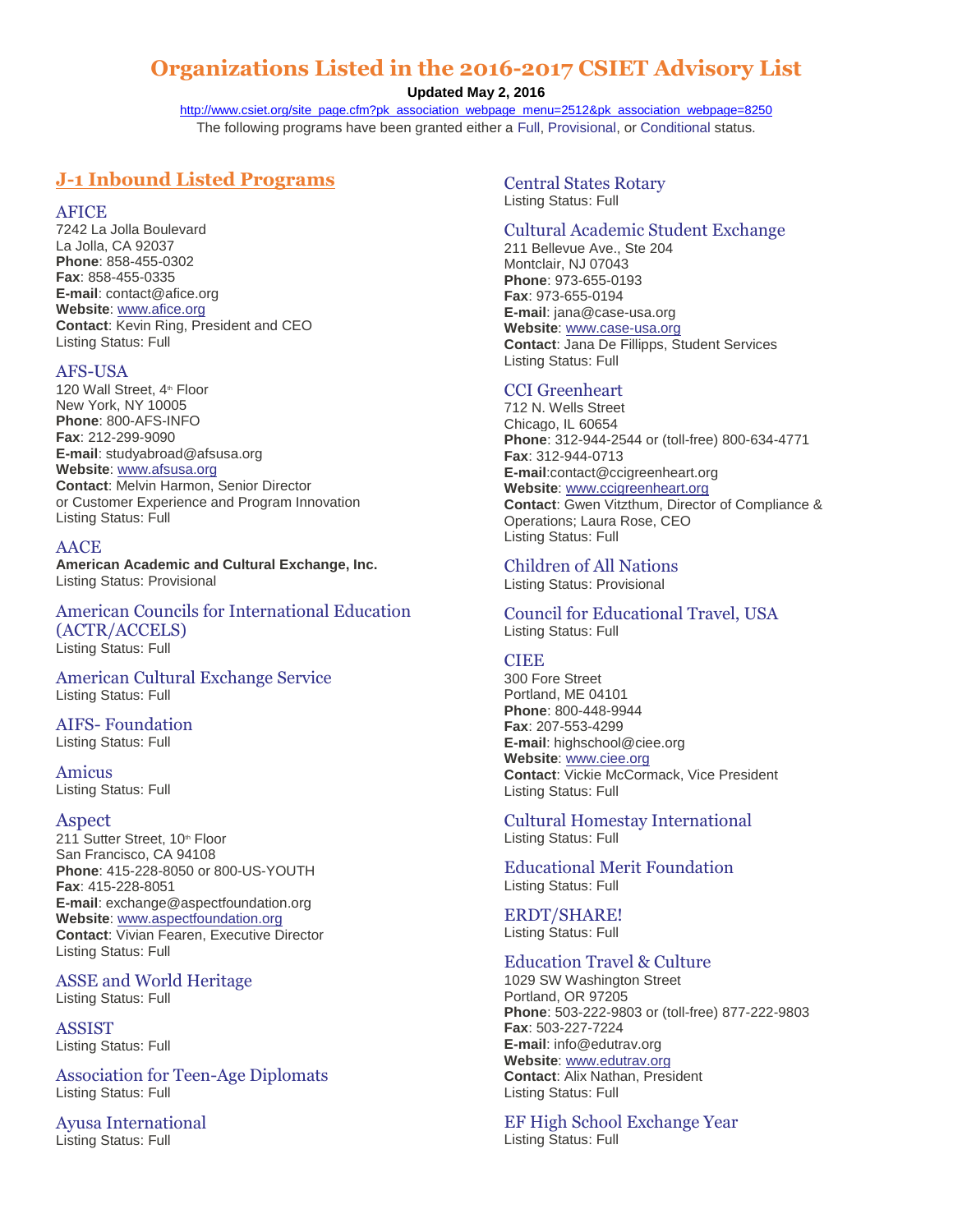# Empire State Youth Exchange, Inc.

Districts Served: 7120, 7150, 7170, & 7210 Listing Status: Full

#### ESSEX Rotary

Rotary Districts in the eastern USA from Maine to Georgia and then the district numbers: 6910, 7190, 7230, 7255, 7280, 7300, 7330, 7360, 7390, 7410, 7430, 7450, 7490, 7500, 7510, 7550, 7570, 7600, 7610, 7620, 7630, 7640, 7690, 7710, 7720, 7730, 7780, 7790, 7810, 7850, 7870, 7890, 7910, 7930, 7950, & 7980. Listing Status: Full

# Face the World Foundation

Listing Status: Full

#### FLAG

950 Trade Centre Way, Suite 303 Portage, MI 49002 **Phone**: 269-459-8883 or 800-942-3524 **Fax:** 269-459-8887 **E-mail:** [contact@flag-intl.org](mailto:contact@flag-intl.org) **Website:** [www.flag-intl.org](http://www.flag-intl.org/) **Contact:** Beth Li, Compliance Manager Listing Status: Full

#### Forte International Exchange Association

7115 Leesburg Pike, Suite 217 Falls Church, VA 22043 **Phone**: 703-237-1688 **Fax**: 703-237-0889 **E-mail**: forte@forteexchange.org **Website**: [www.forteexchange.org](http://www.forteexchange.org/) **Contact**: MB Chen, President; Diana Latvala, National Director Listing Status: Full

FACE (Foundation of Academic Cultural Exchange Listing Status: Full

#### GAPP (German American Partnership Program, Inc.)

Listing Status: Full

#### Global Insights

1094 Gordon Combs Road NW Marietta, GA 30064 **Phone**: 770-514-7346 or (toll-free) 1-888-246-7863 **Fax**: 770-514-0872 **E-mail**: info@globalinsights.org **Website**: [www.globalinsights.org](http://www.globalinsights.org/) **Contact**: Sherry H. Buchla, President Listing Status: Full

# International Cultural Exchange Service

Galleria Corporate Center, Building 16 375 N. Stephanie Street **Phone**: 434-993-1973 or (toll-free) 800-344-3566 **Fax**: 434-993-9129 **E-mail**: bgunter@icesusa.org **Website**: [www.icesusa.org](http://www.icesusa.org/) **Contact**: Bonnie Gunter, National Director of Student Services Listing Status: Full

# iE – international Experience USA

Listing Status: Full

#### International Fellowship

P.O. Box 130 Westfield, NY14787-0130 **Phone**: 716-326-7277 or (Toll-Free) 1-800-647-8839 **Fax**: 716-326-7279 **E-mail**: infelwes@gmail.com **Website**: [www.internationalfellowship.org](http://www.internationalfellowship.org/) **Contact**: Norman J. Zent, President Listing Status: Full

# International Student Exchange

Listing Status: Full

Nacel Open Door Listing Status: Full

#### North Star Rotary

Districts Served: 5950 and 5960 Listing Status: Full

# NorthWest Student Exchange

4530 Union Bay Place NE, Ste. 214 Seattle, WA 98105 **Phone**: 206-527-0917 **Fax**: 800-717-9117 **E-mail**: nwse@nwse.com **Website**: [www.nwse.com](http://www.nwse.com/) **Skype:** jlaband **Contact**: NWSE staff at above numbers Listing Status: Full

# NW Services

Listing Status: Full

# **OCEAN**

Listing Status: Full

#### Ohio-Erie

Districts Served: 6380, 6600, 6630, 6670, 6690, 6740, 6780, 7530, 7670, and 7680 Listing Status: Full

#### PEACE

Listing Status: Provisional

#### PAX

Listing Status: Full

#### Reflections International Listing Status: Full

Rotary International Listing Status: Full

Rotary California-Nevada District Served: 5190 Listing Status: Full

#### Rotary YES/SCANEX

U.S. Regions Served: Arizona (counties: west part of Maricopa and Coconino, Yavapi, La Paz, and Mohave) California (counties of Imperial, Orange, Inyo, Kern, Los Angeles, Mono, Riverside, San Bernadino, Santa Barbara, San Diego, San Luis Obispo, and Ventura) Hawaii, Nevada (counties of Clark, Lincoln, Pahrump in Nye County), and Utah. Includes Rotary Districts 5000, 5240, 5260, 5280, 5300, 5320, 5330, 5340, 5420, and 5490 Listing Status: Full

#### Rotary Youth Exchange Florida

Districts Served: 6890, 6930, 6940, 6950, 6960, 6970, 6980, and 6990 Listing Status: Full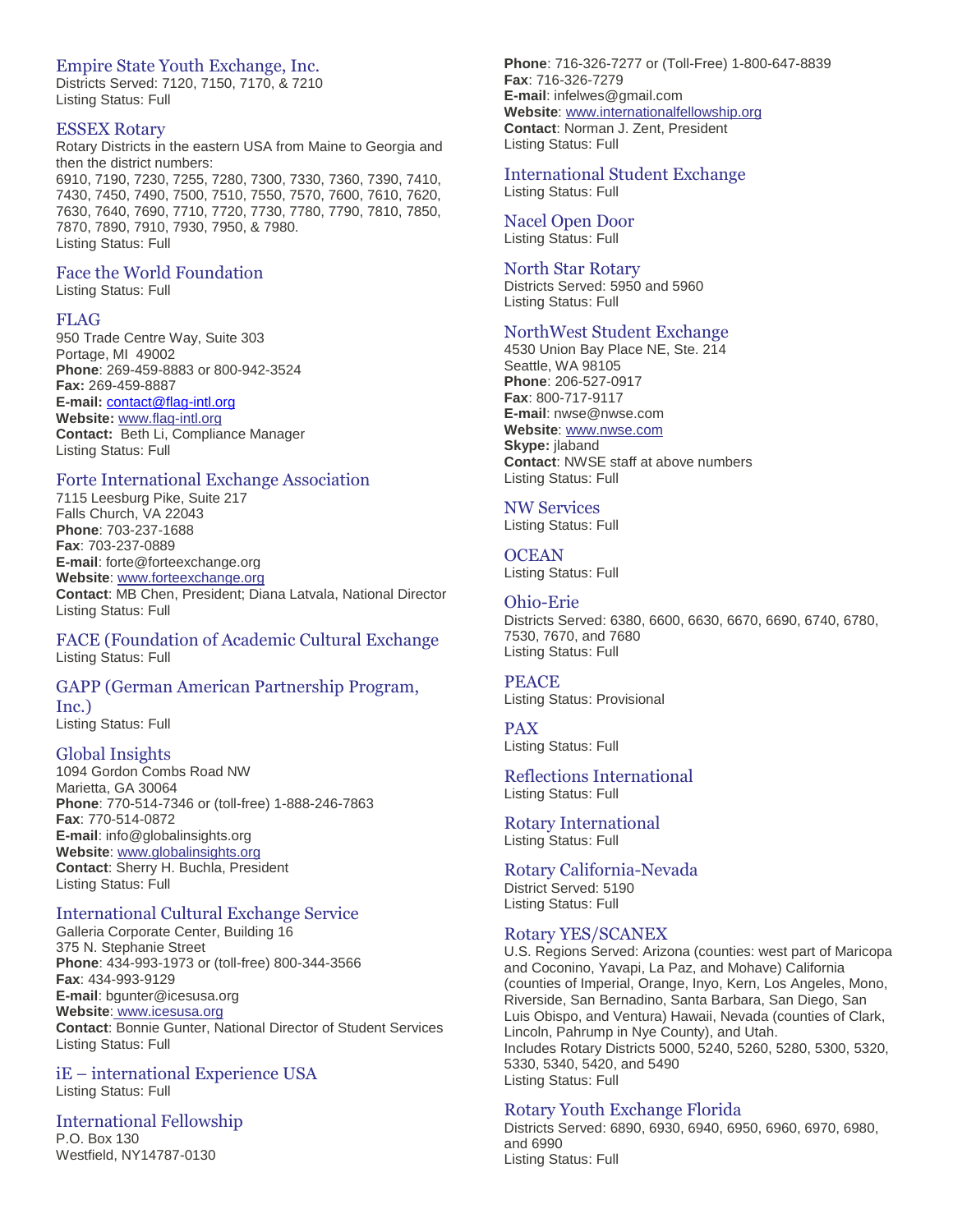# South Central Rotary

Rotary Districts in South Central United States including Districts 5500, 5510, 5520, 5610, 5630, 5650, 5670, 5690, 5710, 5730, 5750, 5770, 5790, 5810, 5830, 5840, 5870, 5890, 5910, 5930, 5970, 6000, 6040, 6060, 6080, 6110, 6150, 6190, 6200, 6760, 6800, 6820, 6840, 6860, and 6880 Listing Status: Full

States' 4-H International Exchange Programs Listing Status: Full

## STS Foundation

Listing Status: Full

Student American International Listing Status: Full

#### Terra Lingua USA Listing Status: Full

United Studies Student Exchange

Listing Status: Provisional

#### WESSEX

Districts Served: 5010, 5020, 5030, 5050, 5060, 5100, 5110, 5130, 5150, 5160, 5170, 5180, 5220, 5230, and 5400 Listing Status: Full

**WISE** Listing Status: Full

World Learning Listing Status: Full

World Link Listing Status: Full

Youth For Understanding USA Listing Status: Full

# **F-1 Inbound Listed Programs**

Academic Opportunities in America Listing Status: Provisional

American Home Life International Listing Status: Conditional

#### American Homestay Services

4620 Henry Street. 3<sup>rd</sup> Floor Pittsburgh, PA 15213 **Phone**: 412-567-8617 **E-mail**: info@homestaynet.us **Website**: [http://www.homestaynet.us](http://www.anbeducation.com/) or [http://homestaynet.com](http://homestaynet.com/) **Contact**: Becca Zhang, Manager Listing Status: Full

AmeriStudent Listing Status: Provisional

## AnB Education

290 Pennbrook Parkway Lansdale, PA 19446 **Phone**: 267-263-2481 **Fax**: 885-277-6562 **E-mail**: monicabyun@anbeducation.com **Website**: [www.anbeducation.com](http://www.anbeducation.com/) **Contact**: Monica Byun, President Listing Status: Full

# Apex International Education Partners (AIEP) Listing Status: Full

Asian American Cultural Exchange Association Listing Status: Full

ASSIST Listing Status: Full

#### BEST Educational Solutions Today Listing Status: Provisional

C&T Education Listing Status: Provisional

# CCI Greenheart

712 N. Wells Street Chicago, IL 60654 **Phone**: 312-944-2544 or (toll-free) 800-634-4771 **Fax**: 312-944-0383 **E-mail**:contact@ccigreenheart.org **Website**: [www.ccigreenheart.org](http://www.ccigreenheart.org/) **Contact**: Juliet Jones, Director of F-1 High School Academic Program; Laura Rose, CEO Listing Status: Full

CET International Listing Status: Full

# Children Around the World

521 Herschel Wichita, KS 67209 **Phone**: 316-641-0005 **E-mail**: childrenaroundtheworld@yahoo.com Website: [childrenaroundtheworld.info](http://www.studentambassadorexchange.org/) **Skype:** childrenaroundtheworld **Contact**: Susan Watkins Listing Status: Full

## **CIEE**

300 Fore Street Portland, ME 04101 **Phone**: 800-448-9944 **Fax**: 207-553-4299 **E-mail**: highschool@ciee.org **Website**: [www.ciee.org](http://www.ciee.org/) **Contact**: Vickie McCormack, Vice President Listing Status: Full

## DASH

Listing Status: Provisional

DMD Private High School Program Listing Status: Provisional

EduBoston Listing Status: Full

**Educatius** Listing Status: Provisional

## Exchange Service International

211 Bellevue Ave., Ste 205 Montclair, NJ 07043 **Phone**: 973-655-0185 **Fax**: 973-695-4441 **E-mail**: info@exchange-service.org **Website**: [www.exchange-service.org](http://www.exchange-service.org/) **Contact**: Caitlin Enz, Student Services Listing Status: Full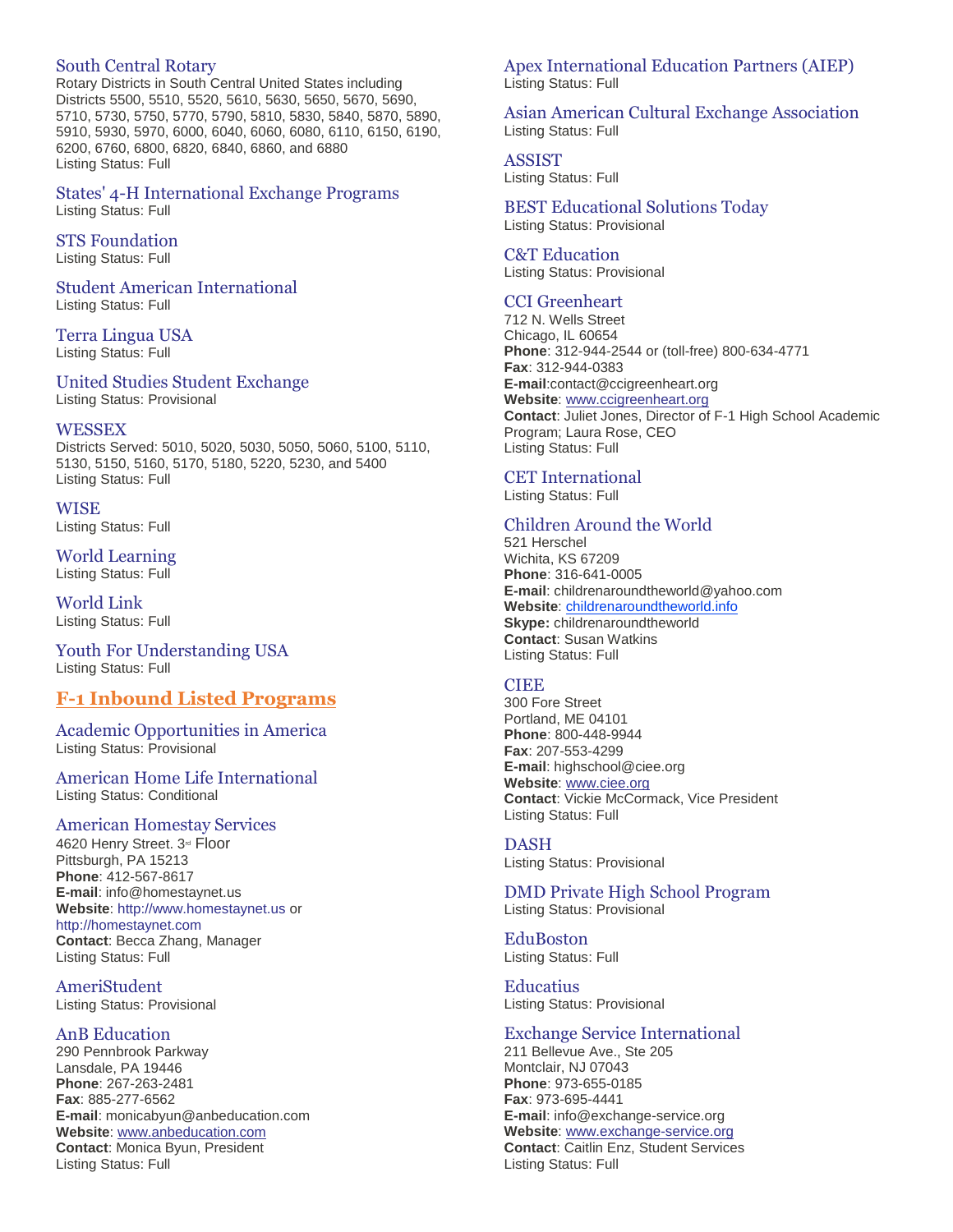# Faith Christian Academy

Listing Status: Provisional

# FLAG

950 Trade Centre Way, Suite 303 Portage, MI 49002 **Phone**: 269-459-8883 or 800-942-3524 **Fax:** 269-459-8887 **E-mail:** [contact@flag-intl.org](mailto:contact@flag-intl.org) **Website:** [www.flag-intl.org](http://www.flag-intl.org/) **Contact:** Beth Li, Compliance Manager Listing Status: Full

## GP Homestay/Cambridge Institute Listing Status: Full

# Heritage Student Foundation

Listing Status: Full

# International Cultural Exchange Service

Galleria Corporate Center, Building 16 375 N. Stephanie Street **Phone**: 434-993-1973 or (toll-free) 800-344-3566 **Fax**: 434-993-9129 **E-mail**: bgunter@icesusa.org **Website**: [www.icesusa.org](http://www.icesusa.org/) **Contact**: Bonnie Gunter, National Director of Student Services Listing Status: Full

# International Education Opportunities

Listing Status: Full

iE – international Exchange USA Listing Status: Full

Ivy Bridge Group Listing Status: Full

## Joy International Exchange Student, Inc.

205 Hopkins Court North Wales, PA 19454 **Phone**: 215-401-5505 **E-mail**: joyshim@hanmail.net **Website**: [joyeducationusa.com](http://www.case-usa.org/) **Contact**: Joy Son, Director Listing Status: Full

Nacel Open Door Listing Status: Full

Newcomb Central Listing Status: Provisional

New World Academic and Cultural Exchange Listing Status: Full

Northeast Student Consulting, LLC Listing Status: Provisional

Portland Education Tour Center (Azumano) Listing Status: Full

Private & Public School F-1 Exchange Listing Status: Full

Renascentia Hall International Listing Status: Full

STS Global Studies Listing Status: Full

# Tiancheng International Group, Inc: Ivy International Group

1500 District Ave Burlington, MA 01803 **Phone**: 978-558-4216 **Fax**: 781-685-4601 **E-mail**: qyuan@usivy.net **Website**: [www.usivy.net](http://www.usivy.net/) **Contact**: Quan Yuan Listing Status: Provisional

# Topton Group

Listing Status: Provisional

#### University Track Preparation Listing Status: Full

The Zource

2028 S. Hwy 53 Suite 3-323 LaGrange, KY 40031 **Phone**: 502-222-1969 **Fax**: 502-222-1991 **E-mail**: alivingstone@thezource.com **Website**: [www.thezource.com](http://www.thezource.com/) **Contact**: Aumomaleahh Omar-Livingstone, Director Listing Status: Provisional

# **Outbound Listed Programs**

## AFS-USA

120 Wall Street, 4<sup>th</sup> Floor New York, NY 10005 **Phone**: 800-AFS-INFO **Fax**: 212-299-9090 **E-mail**: studyabroad@afsusa.org **Website**: [www.afsusa.org](http://www.afsusa.org/) **Contact**: Melvin Harmon, Senior Director or Customer Experience and Program Innovation Listing Status: Full

# ASSE and World Heritage

Listing Status: Full

## CIEE

300 Fore Street Portland, ME 04101 **Phone**: 800-448-9944 **Fax**: 207-553-4299 **E-mail**: highschool@ciee.org **Website**: [www.ciee.org](http://www.ciee.org/) **Contact**: Vickie McCormack, Vice President Listing Status: Full

## Greenheart Travel

200 W. Superior Suite 300 Chicago, IL 60654 **Phone**: 312-944-2544 or (toll-free) 800-ABROAD-1 **Fax**: 312-944-0728 **E-mail**:info@greenhearttravel.org **Website**: [www.greenhearttravel.org](http://www.greenhearttravel.org/) **Contact**: Kyle Trebotich, Director Listing Status: Full

The Traveling School Listing Status: Full

Youth For Understanding USA Listing Status: Full